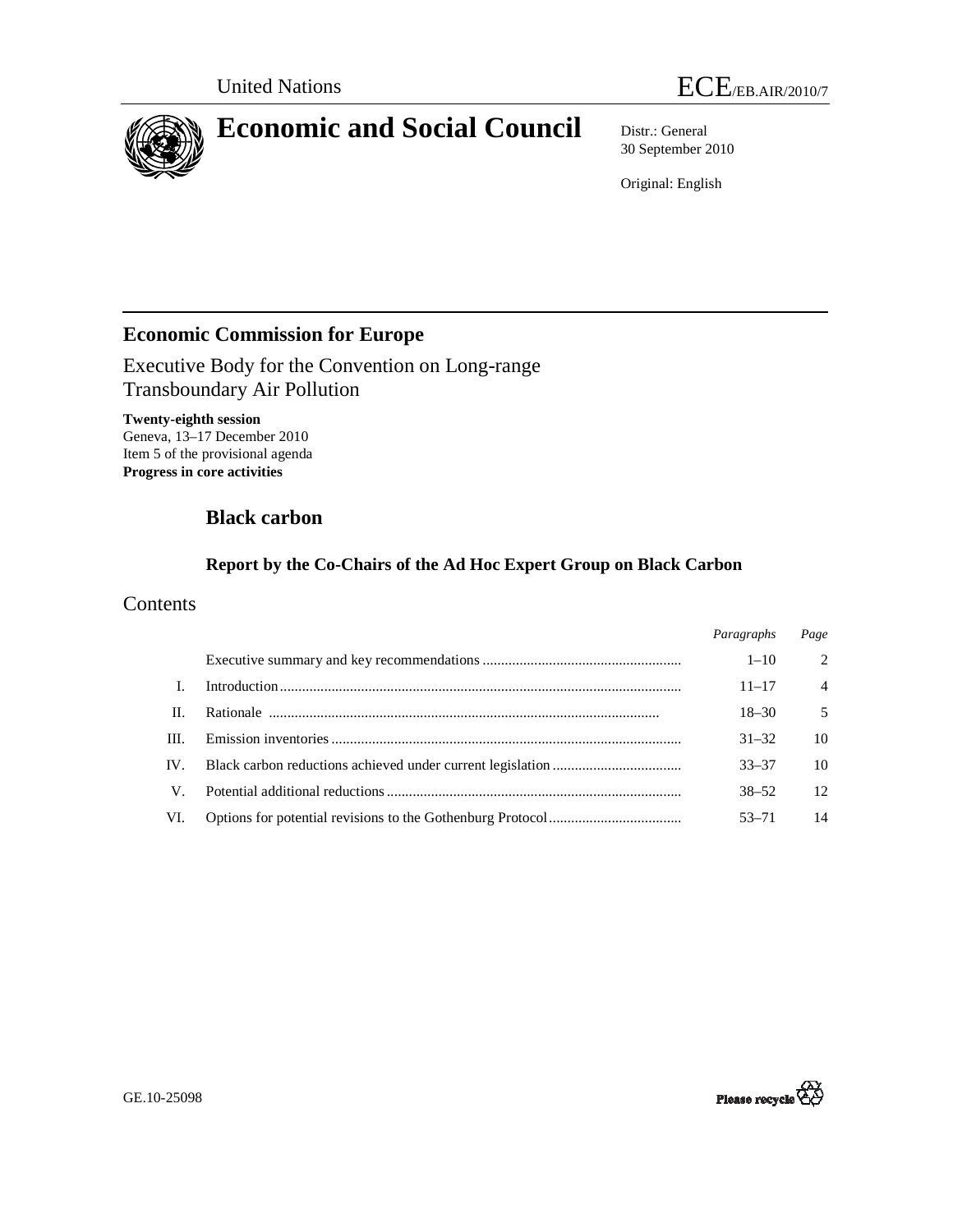### **Executive summary and key recommendations**

1. The Ad Hoc Expert Group on Black Carbon, co-chaired by the United States of America and Norway and with participation of Parties and observers to the Convention on Long-range Transboundary Air Pollution, has assessed available information on black carbon to, inter alia, articulate the rationale for addressing near-term and regional/Arctic climate change impacts of air pollution along with impacts on human health and ecosystems under the Convention. Nothing in this report should be interpreted as negating the need for ambitious and concurrent reductions in long-lived greenhouse gases.

2. There are clear environmental benefits to reducing emissions of black carbon (BC), based on available information. Given this fact and the success of the Convention in negotiating and achieving real emission reductions in air pollutants, the Executive Body should actively consider the options for action presented in this report. Combined, the regional climate impacts and the known health benefits that would accrue to the United Nations Economic Commission for Europe (UNECE) region by reducing particulate matter (PM) justify the Executive Body considering options to mitigate BC as a component of PM when making revisions to the Convention's 1999 Gothenburg Protocol to Abate Acidification, Eutrophication and Ground-level Ozone (Gothenburg Protocol).

3. BC is a strongly light-absorbing carbonaceous aerosol produced by incomplete combustion of various fuels. There is general consensus that mitigation of BC will lead to positive regional impacts by reducing BC deposition in areas with snow and ice. There is also general consensus that reducing primary PM will benefit public health. Less certain are the direction and magnitude of the global radiative forcing associated with BC. This is due in large part to poorly understood mechanisms by which BC interacts with clouds.

4. The Arctic, as well as alpine regions, may benefit more than other regions from reducing emissions of BC, which both warms the atmosphere and when deposited increases the melting of snow and ice. BC contributes to the snow-albedo feedback, which may be altering the global radiative balance. Climate processes unique to the Arctic have significant effects that extend globally. The International Panel on Climate Change (IPCC) noted nearly 10 years ago that changes, which include melting of glaciers, sea ice, and permafrost, have already taken place. As a result, action must be taken in the very near term to reduce the rate of warming.

5. The Executive Body should consider the advantages of integrated air quality and climate policies. Climate and air quality are inextricably linked, and strategies devised for one will likely impact the other. For example, air quality management strategies that reduced emissions of secondary PM precursors (such as sulphur and nitrogen oxides) for public health and ecosystem protection resulted in a mainly cooling effect, which has had the effect of counteracting the levels of anthropogenic climate change that would have occurred in the absence of these emissions. It is imperative that the important work of improving public health by cleaning the air continue, but going forward in a way that is also beneficial for climate.

6. While it is clear that BC emission reductions would be expected to provide important health and climate benefits, there is substantial room for improving the knowledge base with respect to emissions and impacts. One of the greatest sources of scientific uncertainties arises from the lack of emission data. At this time, no country has a comprehensive programme to measure and report the emissions and ambient concentrations of black carbon (and other carbonaceous aerosols). To enable formulation of effective strategies and policies, technical work on BC under the Convention should be strengthened. The Executive Body should therefore consider tasking specific existing Convention bodies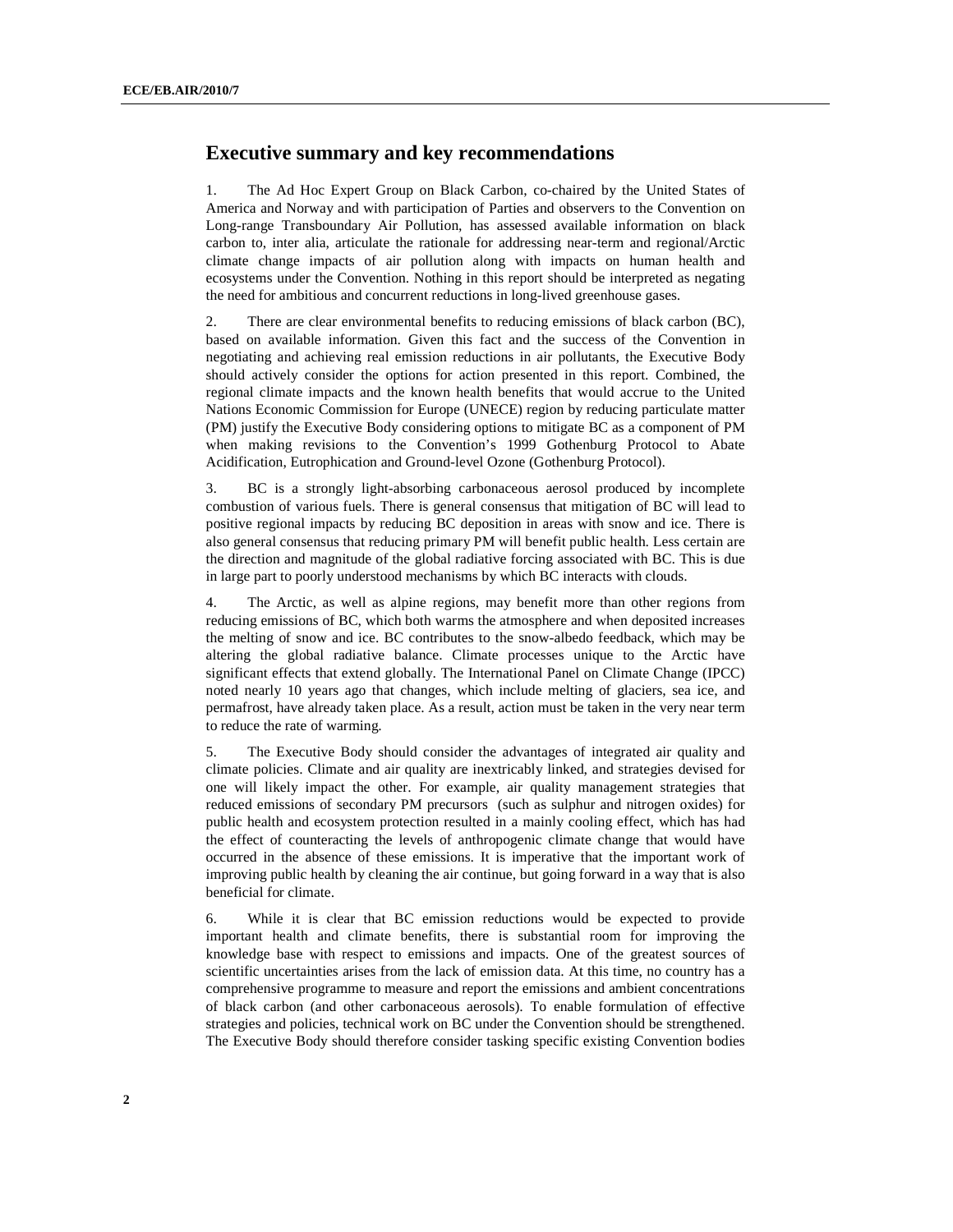to recommend the most constructive path forward for gathering and sharing data. This may include collaboration with groups working on BC outside the auspices of the Convention.

7. BC emissions in the UNECE region are expected to decline between 2000 and 2020 by about one third as a result of current emission control legislation, primarily in the transport sector. These reductions are dependent on full implementation of existing legislation, which is not necessarily guaranteed. Moreover, while overall BC emissions are expected to decrease, emissions from certain sectors may substantially increase. Currently available measures could reduce BC emissions by another 40 per cent by 2020.

8. Several possible options for including BC in a revised Gothenburg Protocol are included in the report, ranging from establishing relevant environmental objectives to taking action to reduce emissions. For emission reduction commitments, a range of options are identified, such as national emission ceilings and source-specific emission limit values. Important sectors with mitigation potential remaining after current legislation is implemented are residential combustion, non-road mobile machinery, road transport and open burning. Further elaboration of the type of emission reduction commitments may involve many existing Convention task forces, centres under the Cooperative Programme for Monitoring and Evaluation of the Long-range Transmission of Air Pollutants in Europe (EMEP), and expert groups.

9. The recommendations here are a subset of the recommendations found in the report, with further detail available therein. In addition to including BC in the revisions of the Gothenburg Protocol, the Executive Body should consider the following recommendations for implementation in its 2011 draft workplan:

(a) Improving emission inventories will enable the Parties to select optimal control policies and identify sources that may be underreported or missing from known inventories. Careful evaluation of emission data is needed as differences for specific sectors can be very large because of different emission factors or varying methodological approaches. The Task Force on Emission Inventories and Projections should give priority to work on guidelines for BC inventories with a focus on BC reductions achievable from existing PM control measures or techniques;

The Executive Body should support the initiative by EMEP to identify the relevant characteristics of BC to be monitored and reported and should support the swiftest possible implementation of EMEP's monitoring strategy for 2010-2019;

(c) If the Executive Body determines to include BC in the revisions to the Gothenburg Protocol, it may wish to consider charging the Ad Hoc Expert Group or some other Convention body to:

(i) Develop in greater detail the potential options for using both mandatory and/or voluntary provisions for BC in a revised Gothenburg Protocol;

(ii) Develop more information on existing and emerging control technologies for BC:

(iii) Develop additional options for mechanisms by which Parties that have not yet ratified a revised Protocol might make progress towards a stated environmental objective;

(d) BC emission from shipping in the Arctic may increase by a factor of two to three by 2050. This may have a significant impact on the Arctic environment. This issue is presently under consideration in the International Maritime Organization (IMO). Although emissions from international shipping are not included in the work under the Convention, the Executive Body could consider informing the IMO about its concern about the effects of BC on the Arctic.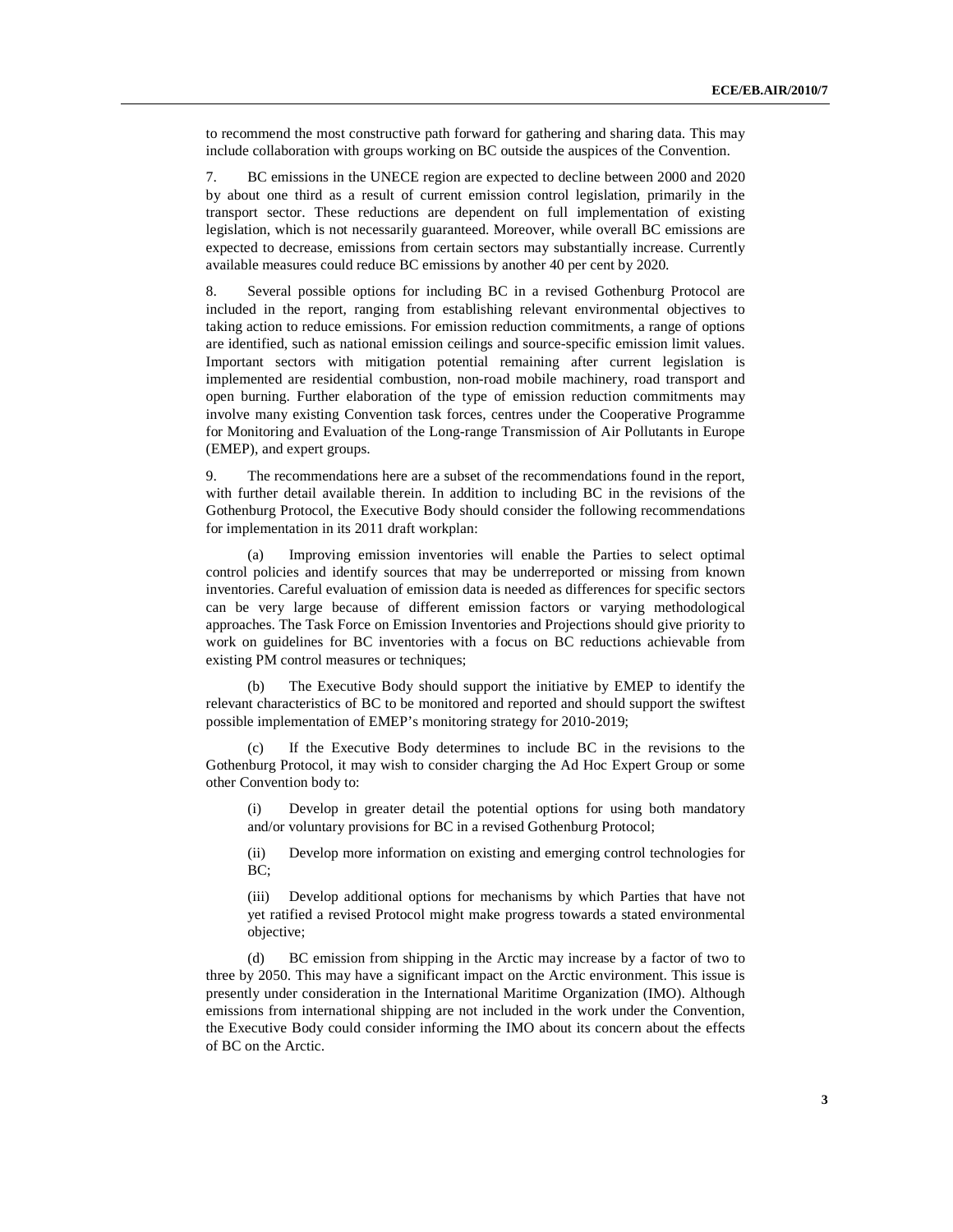10. The Executive Body should also consider the following recommendations for longer-term implementation:

(a) Institute mandatory monitoring and reporting requirements for BC and organic carbon (OC) emissions;

(b) Consider how to ensure implementation of any agreed upon requirements, including consideration of needed resources;

(c) Because the knowledge of BC is rapidly developing, the Executive Body should consider setting a time frame for incremental review of work and possible commitments on BC;

(d) Also suggested are possible outreach activities (e.g., capacity-building and cooperation on monitoring, developing emission inventories, and mitigation measures) to non-UNECE countries, countries with economies in transition, and countries preparing to ratify the Gothenburg Protocol.

#### **I. Introduction**

11. The Ad Hoc Expert Group on Black Carbon was established by the Executive Body of the Convention on Long Range Transboundary Air Pollution in December 2009. The mandate of the Ad Hoc Expert Group is to provide options for whether, and if so how, the Executive Body might consider addressing emissions of BC to benefit public health and reduce climate impacts, particularly impacts in areas of snow and ice. The Expert Group was specifically requested to identify options for potential revisions to the Gothenburg Protocol that would enable the Parties to mitigate BC as a component of PM.

12. This report was prepared by the Co-Chairs in collaboration with experts from across the Parties to the Convention and other invited experts. The Ad Hoc Expert Group had representation from Belgium, Canada, Denmark, Estonia, the European Union (EU), Finland, France, Germany, Ireland, Italy, the Netherlands, Norway, the Russian Federation, Slovenia, Spain, Sweden, Switzerland, the United Kingdom of Great Britain and Northern Ireland, and the United States of America. Additional participants included representatives from the UNECE secretariat, the European Environmental Bureau, experts from the EMEP centres (Chemical Coordinating Centre, Meteorological Synthesizing Centre-West, Meteorological Synthesizing Centre-East and Centre for Integrated Assessment Modelling), the EMEP Task Force on Measurement and Modelling, the EMEP Task Force on Emission Inventories and Projections, the Task Force on Hemispheric Transport of Air Pollution and the Expert Group on Techno-economic Issues, as well as observers from several nongovernmental organizations.

13. This report has five main objectives: (a) to articulate the rationale for addressing near-term and regional/Arctic climate change impacts of air pollution along with impacts on human health and ecosystems under the Convention; (b) to summarize the current work on black and organic carbon by Parties under the Convention; (c) to assess current black and organic carbon emissions information available for Parties to the Convention, particularly for key sectors; (d) to identify priority BC emission reduction opportunities in the UNECE region and the associated costs, implementation feasibility, and potential health, ecosystem, and near-term climate benefits of these measures; and (e) to identify the scientific and technical requirements, as well as non-technical measures, needed for implementing options to reduce BC and evaluate progress over time.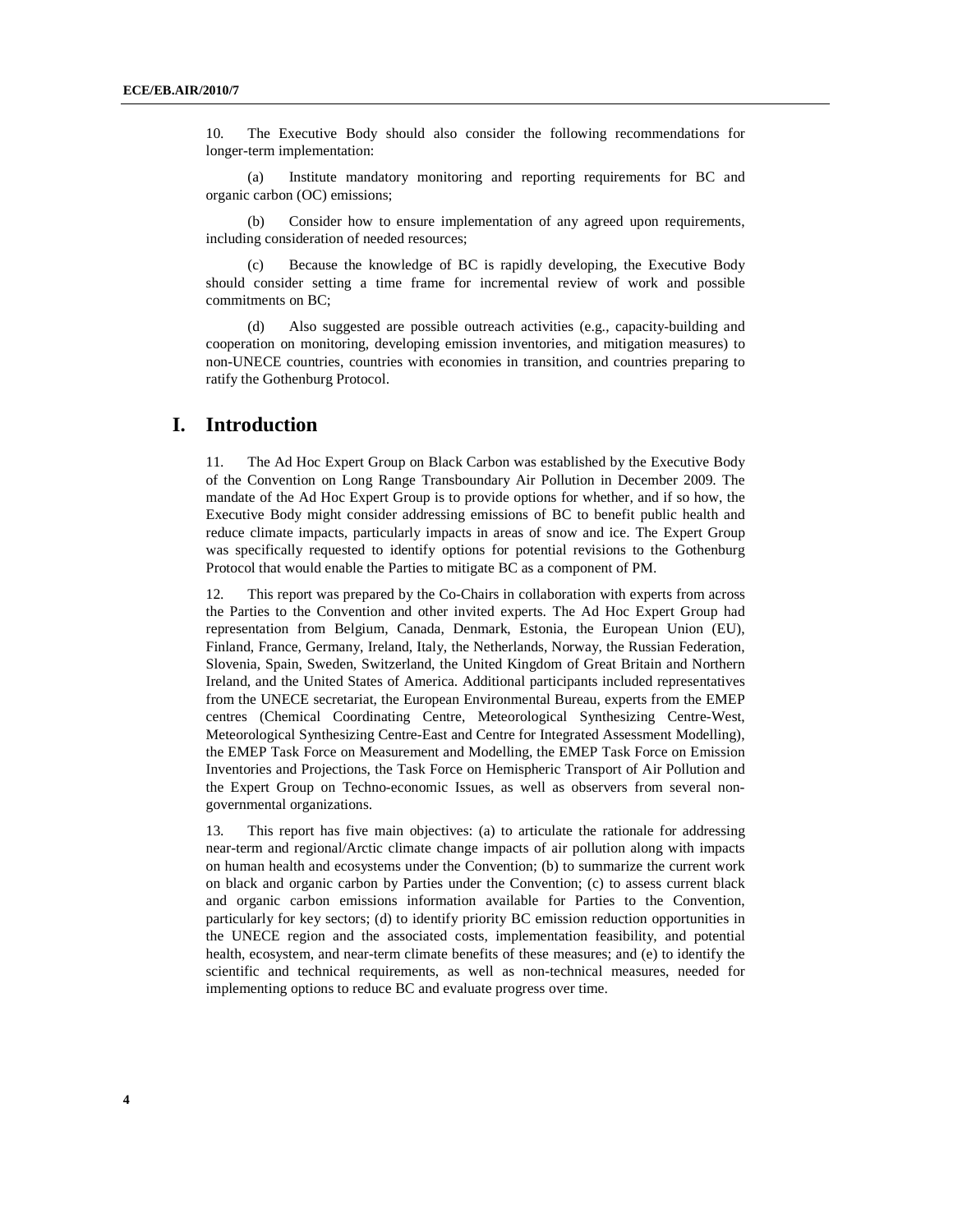14. BC and OC are produced by incomplete combustion of various fuels. BC is a strongly light-absorbing carbonaceous aerosol and warms much more than OC cools, per ton. <sup>1,2</sup> Because of its light absorbing properties, BC contributes significantly to global warming by directly absorbing sunlight and to regional warming by darkening ice and snow. Direct BC warming is considerable at the global scale; however, the limited understanding of other climate impacts (e.g., BC-cloud interactions) make the net global climate impact uncertain.<sup>3,4</sup> Due to the fine size and chemical composition of BC, its negative health effects are also widely recognized.

15. Immediate climate benefits of BC mitigation are possible because it has a short atmospheric lifetime and it is strongly absorbing. There is general consensus that mitigation of BC will lead to beneficial regional impacts via reduction of BC deposition on snow and ice, though uncertainties remain in the understanding of global impacts. These limitations do not, however, minimize the need for mitigation activities in the near term.

16. Particulate matter originates through two distinct processes. It can be directly emitted and referred to as primary PM; and it can be formed in the atmosphere from precursor emissions (e.g., such as sulphur oxides and nitrogen oxides) and referred to as secondary PM. BC is a constituent of primary PM emissions. Because BC is emitted in varying amounts with other pollutants that also impact climate and public health, (e.g., other aerosols such as OC, PM and ozone precursors, greenhouse gases and toxic air pollutants) BC mitigation measures must be evaluated in a way that recognizes the full range of impacts of these co-emitted pollutants. Mitigation measures focused on reducing secondary PM may or may not reduce BC.

17. Many terms are used, often interchangeably, to describe the strongly light absorbing subset of particulates. Soot, elemental carbon, refractive carbon and BC are all in use, but there remains no universal definition or means of identifying exactly which subset of aerosol particles are of concern when addressing climate change. For the purposes of this report, BC is synonymous with elemental carbon. Recent studies suggest that there is likely a larger group of aerosols — sometimes referred to as "brown carbon" or "light absorbing carbon" — that may influence climate and public health.<sup>5</sup> The work to define and establish measurement techniques for the entire suite of light-absorbing aerosols goes beyond the scope of this Expert Group, but should be encouraged or mandated by the Executive Body.

#### **II. Rationale**

18. Controlling emissions of BC will result in health benefits and climate benefits, especially in sensitive regions such as the Arctic. The magnitude of the net effects of direct and indirect radiative forcing of BC on the global climate is subject to some uncertainty; nevertheless, there is emerging consensus regarding the regional influence of BC on areas

<sup>1</sup> Saathoff, H., K.–H. Naumann, M. Schnaiter, W. Schöck, O. Möhler, U. Schurath, E. Weingartner, M. Gysel, and U. Baltensperger. 2003. Coating of soot and  $(NH_4)_2SO_4$  particles by ozonolysis products of α-pinene. Journal of Aerosol Science 34, (10): 1297-1321.

<sup>2</sup> Lesins, G., P. Chylek, and U. Lohmann. 2002. A study of internal and external mixing scenarios and its effect on aerosol optical properties and direct radiative forcing. Journal of Geophysical Research D: Atmospheres 107, (9-10): 5-1.

<sup>3</sup> V. Ramanathan and G. Carmichael, *Global and regional climate changes due to black carbon*, 1 Nature Geoscience 221-22 (23 March 2008).

<sup>&</sup>lt;sup>4</sup> Jacobson, M. Z. Strong radiative heating due to the mixing state of black carbon in atmospheric aerosols. *Nature* 409, 695-697 (2001).

<sup>5</sup> M. O. Andreae and A. Gelencs´er: Black carbon or brown carbon? Atmos. Chem. Phys., 6, 3131– 3148, 2006 www.atmos-chem-phys.net/.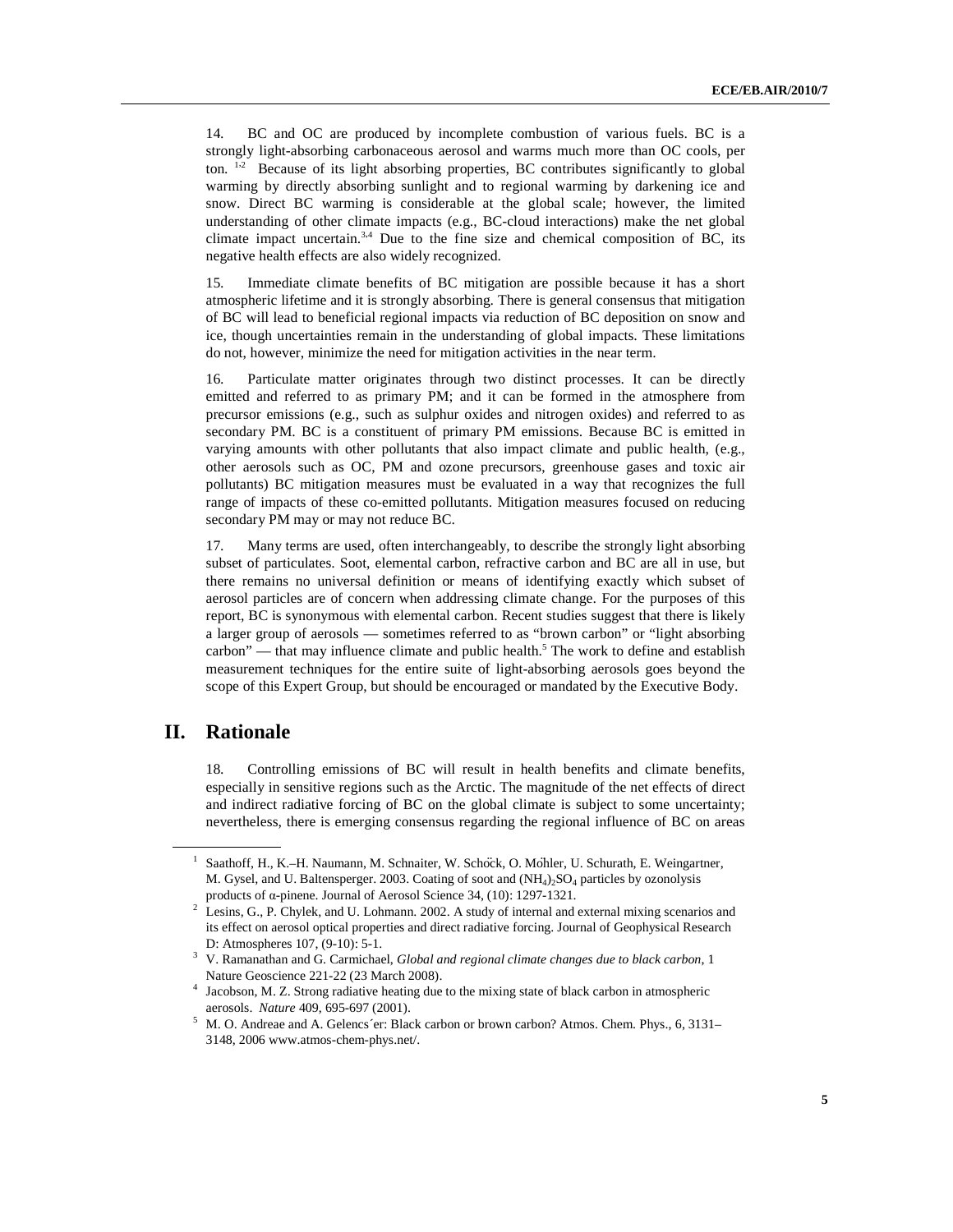of snow and ice.<sup>6,7,8,9</sup> Combined, the regional climate impacts and the known health benefits that would accrue to the UNECE region by reducing PM justify the Executive Body considering options to mitigate BC as a component of PM when making revisions to the Gothenburg Protocol. While it is clear that BC emission reductions would be expected to provide important health and climate benefits, there is substantial room for improving the knowledge base with respect to emissions and impacts.

19. *Impacts on global climate.* There is no scientific consensus on the overall global climate effect of BC. At the time this report was developed, concurrent efforts were under way to more systematically outline what is known and not known regarding the full range of effects. The Executive Body's decisions should be guided by these efforts: "Bounding the Role of Black Carbon in Climate" by the International Global Atmospheric Chemistry-Atmospheric Chemistry and Climate Initiative; and "Black Carbon and Tropospheric Ozone — Opportunities for limiting near-term climate change" by the United Nations Environment Programme (UNEP).

 (a) *Direct radiative forcing of black carbon.* One of the ways BC impacts climate is by directly absorbing incoming solar radiation causing an imbalance in the Earth's radiation budget. Estimates of this effect, known as radiative forcing, vary, but are warming;

(b) *Indirect radiative forcing of black carbon.* Aerosols have other effects on radiative forcing, through their impact on clouds by deposition of BC on ice and snow fields which reduce the surface albedo. Estimates of these effects vary and remain highly uncertain.

20. *Arctic effects.* The IPCC noted nearly 10 years ago that changes in the Arctic have already taken place and continue to occur. They include melting of glaciers, sea ice and permafrost, and shifts in patterns of rain- and snowfall, freshwater run-off, and forest/tundra growth. The consequences include disrupted wildlife migration patterns, altered fish stocks, modified agricultural zones and increased forest fires.

21. BC, together with tropospheric ozone and methane, may contribute to Arctic warming to a degree comparable to the impacts of carbon dioxide  $(CO<sub>2</sub>)$ , though there remains considerable uncertainty regarding the magnitude of their effects.<sup>10</sup> Because of the dual role of BC in Arctic climate — atmospheric warming and its effect of darkening and melting snow and ice — reducing black carbon offers one pathway toward mitigating these effects. While this section highlights impacts on the Arctic, similar impacts are being experienced in alpine regions across the UNECE region and beyond.

(a) *Changing albedo*. BC deposition decreases the reflectivity of Arctic snow and ice. Arctic albedo also changes when highly reflective sea ice melts and is replaced by dark ocean water, which in turn absorbs more incoming solar energy and exacerbates

<sup>6</sup> Qian, Y., et al. (2009), Effects of soot-induced snow albedo change on snowpack and hydrological cycle in western United States based on Weather Research and Forecasting chemistry and regional climate simulations, J. Geophys. Res., 114.

<sup>7</sup> Hadley et al. (2010), Measured black carbon deposition on the Sierra Nevada snow pack and implication for snow pack retreat Atmos. Chem. Phys., 10, 7505–7513.

<sup>8</sup> Xu, Baiqing et al. (2009), Black Soot and the Survival of Tibetan Glacier, Proc. Natl. Acad. Sci. Early Edition (2009).

<sup>&</sup>lt;sup>9</sup> Flanner, M.G., et al., (2009), Springtime warming and reduced snow cover from carbonaceous particles, Atmos. Chem. Phys., 9, 2481.

<sup>&</sup>lt;sup>10</sup> AMAP / Quinn et al., 2008. The Impact of Short-Lived Pollutants on Arctic Climate. AMAP Technical Report No. 1 (2008), Arctic Monitoring and Assessment Programme (AMAP), Oslo, Norway.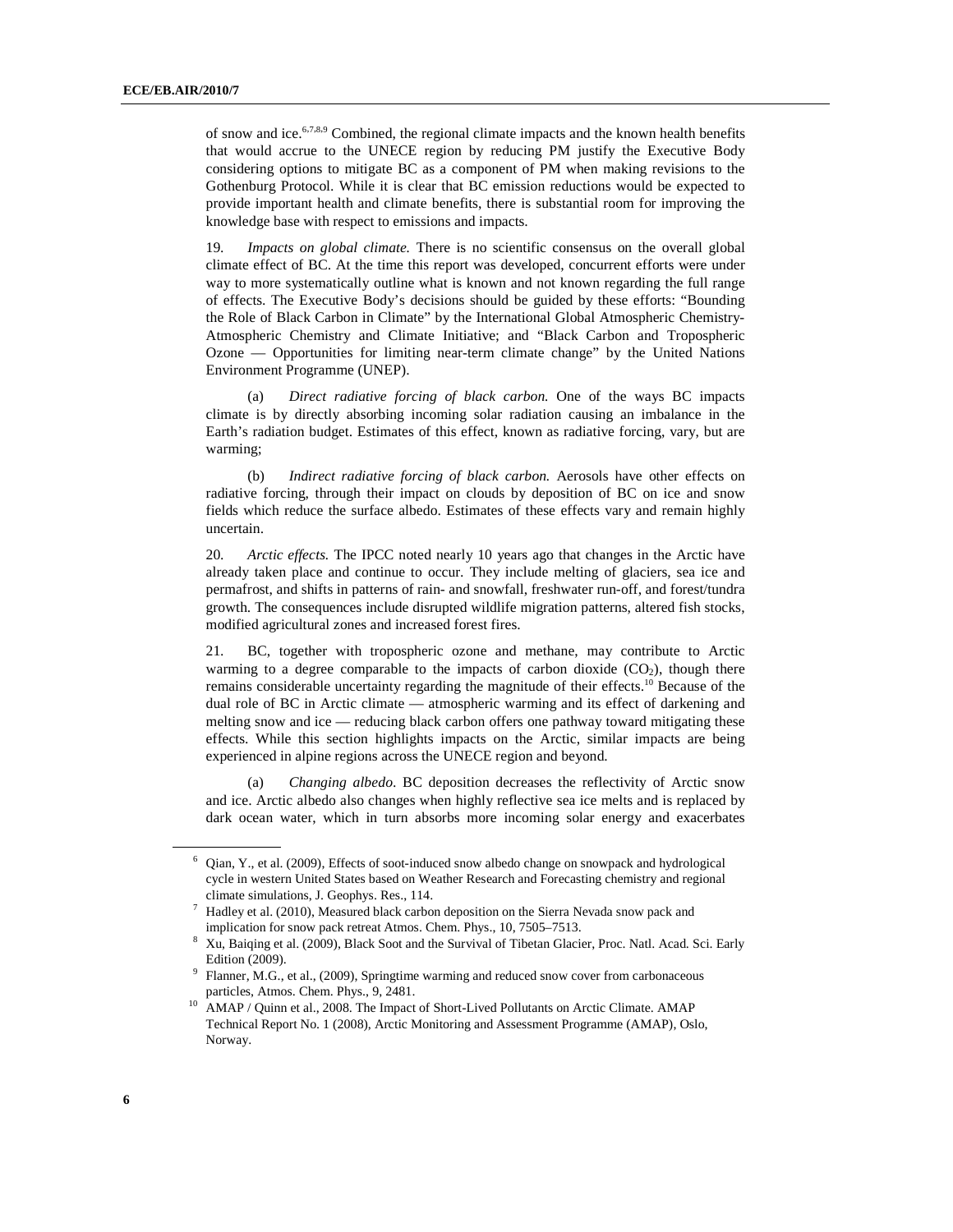warming. BC contributes to this process, known as the snow-albedo feedback, and may be altering the global radiative balance. BC effects are particularly important during spring;

(b) *Rate of warming*. The Arctic continues to warm more rapidly than almost all other part of the globe. This rate of Arctic warming is significant, because it means that action must be taken in the very near term to reduce the rate of warming in comparison to other areas of the globe. As the Executive Body deliberates, it is critical to consider the timescale in which these impacts are occurring, the rate at which change is expected to occur in the future and the near immediate effect BC reductions will likely have. Mitigation of long-lived greenhouse gases (LLGHGs) is critical, but the benefits accrue over a much longer timescale. In the long term, reducing LLGHGs will be necessary because even if BC is eliminated, Arctic warming would still occur at a rate significantly greater than the global mean, due to ongoing emissions of these gases; $<sup>11</sup>$ </sup>

(c) *Sea ice extent*. Sea ice extent and volume have been declining steadily over the past decades at a rate not seen in thousands of years.<sup>12</sup> If this decline continues, the Arctic may be free of summer sea ice as soon as  $2040$ .<sup>13</sup> Such a change has consequences for the snow-albedo effect, but also implications for increased shipping and other activities, which in turn may increase emissions in the region;

(d) *Changes extend beyond the Arctic*. Climate processes unique to the Arctic have significant effects on global climate, with changes under way extending beyond the Arctic region. Examples of these global impacts include sea level rise from melting Arctic glaciers and increased global warming as a result of increased absorption of solar energy in the Arctic;

(e) *Indigenous groups*. As a result of these changes, indigenous groups who depend on subsistence hunting and gathering practices are at risk. Risks include food insecurity due to decline of marine and land wildlife species, reduced quality of other food sources such as wild berries and fish, disrupted land traffic due to infrastructure damage from melting permafrost and forced relocation due to increased coastal erosion;<sup>14</sup>

(f) *Arctic emissions*. International action to reduce LLGHGs cannot prevent these dramatic changes to the Arctic in the near term;<sup>15</sup> therefore additional complementary near-term strategies should be devised;

(i) Recent studies suggest that BC emitted in and near the Arctic has a stronger influence on Arctic warming and melting than emissions outside this region; $16,17$ 

<sup>&</sup>lt;sup>11</sup> Holland, M. M. and C. M. Bitz, 2003: Polar amplification of climate change in coupled models. Clim. Dynam., 21, 221-232.

<sup>&</sup>lt;sup>12</sup> Polyak et al., History of Sea Ice in the Arctic, Quaterary Science Reviews, 2010.

<sup>&</sup>lt;sup>13</sup> Holland, M. M., Bitz C. M. and Tremblay B., "Future abrupt reductions in the summer Arctic sea ice" *Geophys. Res. Lett.*, 33 . L23503 (2006).

<sup>&</sup>lt;sup>14</sup> ACIA Impacts of a Warming Arctic: Arctic Climate Impact Assessment Cambridge University Press, 2004. Available at http://www.acia.uaf.edu.

<sup>&</sup>lt;sup>15</sup> AMAP/Bluestein et al., 2008. Sources and Mitigation Opportunities to Reduce Emissions of Shortterm Arctic Climate Forcers. AMAP Technical Report No. 2 (2008), Arctic Monitoring and Assessment Programme (AMAP), Oslo, Norway.

<sup>16</sup> Quinn, P. K., Bates, T. S., Baum, E., Doubleday, N., Fiore, A. M., Flanner, M., Fridlind, A., Garrett, T. J., Koch, D., Menon, S., Shindell, D., Stohl, A., and Warren, S. G.: Short-lived pollutants in the Arctic: their climate impact and possible mitigation strategies, Atmos. Chem. Phys., 8, 1723- 1735, 2008.

<sup>&</sup>lt;sup>17</sup> Hirdman, D., Sodemann, H., Eckhardt, S., Burkhart, J. F., Jefferson, A., Mefford, T., Sharma, S., Strom, J., and Stohl, A. (2010a) Source identification of short-lived air pollutants in the Arctic using statistical analysis of measurement data and particle dispersion model output. *Atmos. Chem. Phys., 10. 669-693.*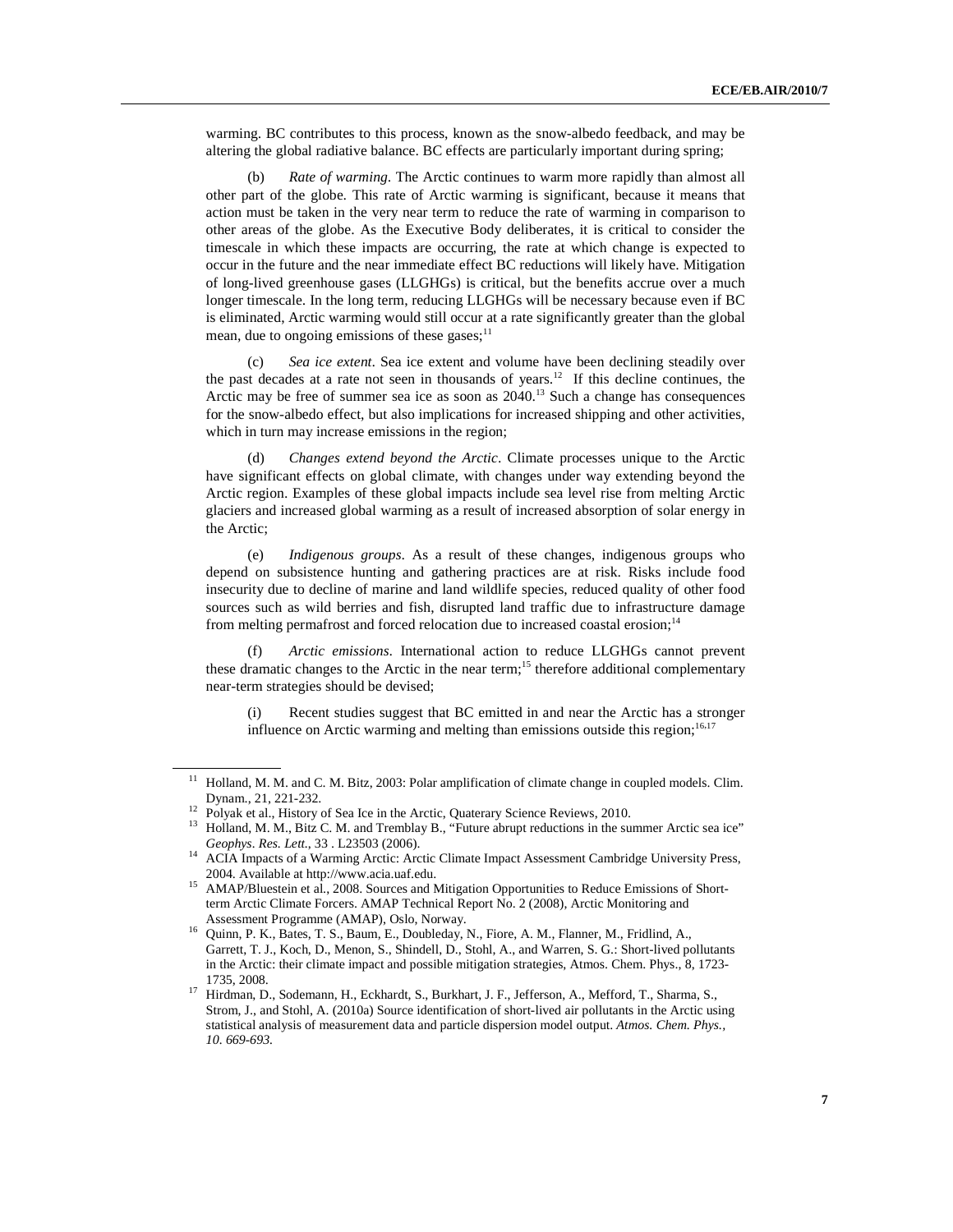(ii) Over highly reflective surfaces such as ice and snow, even a small amount of BC mixed in with OC and sulphate-containing aerosols can be "warming" because the resulting mix is less reflective than the surface below. As a result, some sources and aerosol mixtures that might be cooling in other regions result in warming over the Arctic;<sup>18</sup>

(iii) A recent report to the IMO Marine Environment Protection Committee suggests that BC emissions from shipping in the Arctic may increase by a factor of two to three by 2050. With BC constituting between 5–15 per cent of shipping particulate emissions, $19$  this is a source category that merits more attention.

22. *Other climate impacts.* The climate impacts of aerosols (including but not limited to BC) are not limited to temperature impacts but also include: contributing to changes in rainfall patterns and rainfall suppression; reducing surface water evaporation; changing clouds properties; and creating a positive feedback loop that worsens air pollution episodes. This latter effect occurs when BC heats the lower atmosphere, limiting the amount of solar radiation that reaches the Earth's surface (sometimes called surface dimming). The effect of this lower atmosphere heating and surface dimming is to stabilize the boundary layer, making air pollution episodes worse, and perhaps affecting rainfall. Surface dimming may also negatively impact agriculture.<sup>20</sup>

23. *Human health impacts.* In the same way that co-emitted pollutants must be considered to understand the full suite of climate impacts, so must these emissions be accounted for when considering public health. There is broad scientific consensus that fine particles are associated with significant adverse health effects. Many scientific studies have linked levels of  $PM_{2.5}$  and  $PM_{10}$  to a wide range of serious health effects, including increased morbidity and mortality from cardiovascular and respiratory conditions and lung cancer. Current knowledge does not allow precise quantification or definitive ranking of the health effects of PM emissions from different sources or of individual PM components. Available studies do not attribute the observed health effects to a particular characteristic of PM (other than mass). While it is difficult to link a single constituent of particulate matter to a specific health outcome, a World Health Organization (WHO) workshop acknowledged that the available evidence on the hazardous nature of combustion-related PM (from both mobile and stationary sources) is more consistent than from PM from other sources.<sup>21</sup> It is known, for example, that polycyclic aromatic hydrocarbons, a variety of persistent organic pollutants, and other toxics are inevitable products of incomplete carbonaceous fuel combustion. BC, a primary pollutant and a good indicator of combustion related PM, has been associated with respiratory<sup>22</sup> and cardiovascular<sup>23</sup> health effects.

24. Available human evidence shows that diesel soot — composed in large part of BC — represents a lung cancer hazard at occupational exposures. It is reasonable to presume the hazard extends to environmental exposure levels. The United States Environmental Protection Agency (USEPA) concludes the overall evidence for a potential cancer hazard to humans resulting from chronic inhalation exposure to diesel soot is

<sup>&</sup>lt;sup>18</sup> Flanner et al., "Springtime warming and reduced snow cover from carbonaceous particles", Atmos. Chem. Phys., 9, 2481–2497, 2009, www.atmos-chem-phys.net/9/2481/2009/.

<sup>&</sup>lt;sup>19</sup> Lack, D., et al. (2009) "Particulate emissions from commercial shipping; chemical, physical and optical properties." J. Geophysical Research, 114, D00F04.

<sup>&</sup>lt;sup>20</sup> V. Ramanathan and G. Carmichael, Nature Geoscience 1, 221 - 227 (2008).

 $21$  Health relevance of particulate matter from various sources. Report on a WHO workshop Bonn, Germany, 26–27 march 2007. WHO Regional Office for Europe 2007.

 $22$  N. Kulkarni et al., N Engl J Med 355, 21–30 (2006).

<sup>&</sup>lt;sup>23</sup> A. Peters et al., Epidemiology, 1, 11-17 (2000).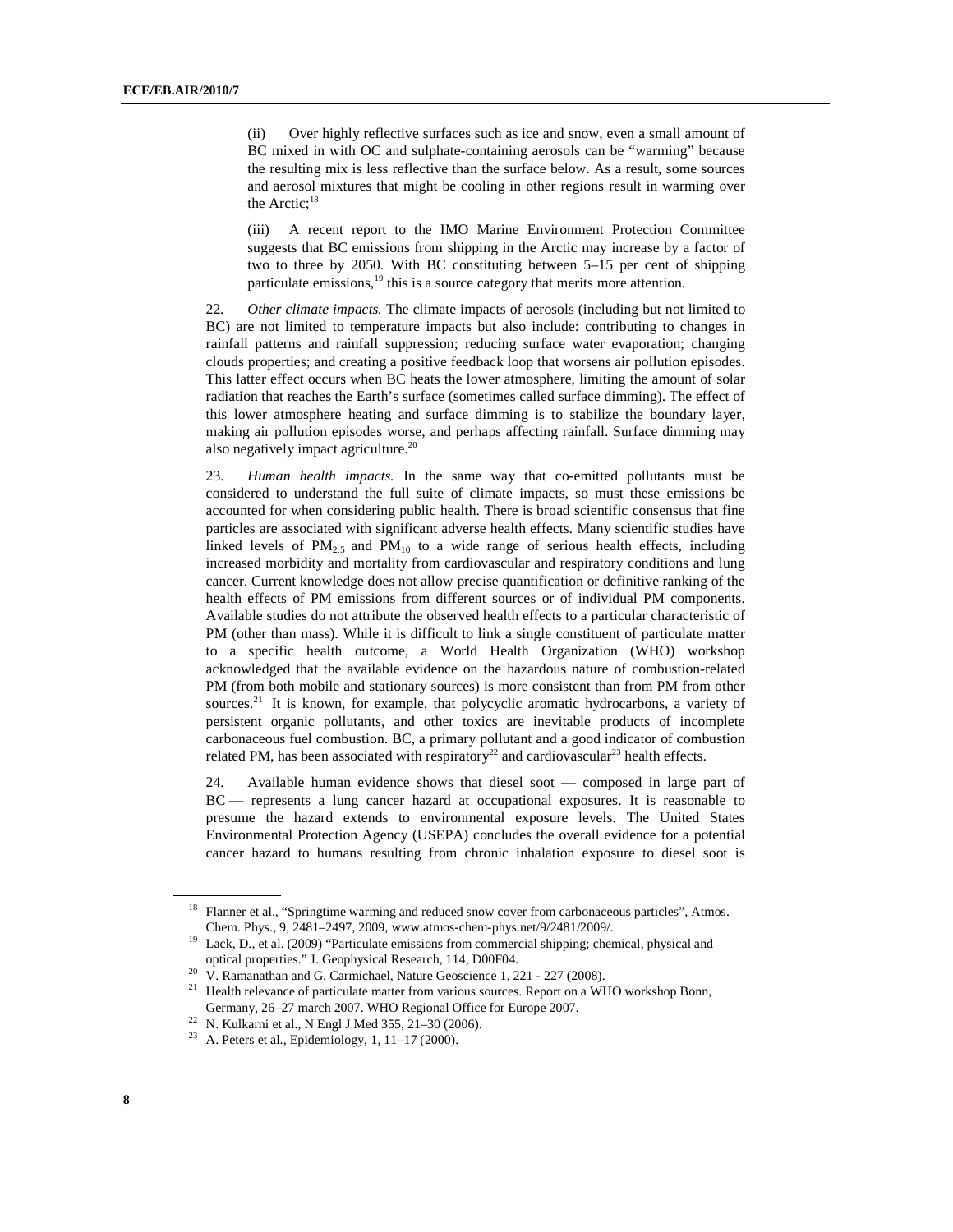persuasive, even though assumptions and uncertainties are involved $24$  and that diesel soot is "likely to be carcinogenic to humans by inhalation".

25. *Effect of current air quality and climate strategies.* Climate and air quality are inextricably linked, and strategies devised for one will very likely impact the other. For example, air quality strategies that have focused on reducing emissions of sulphate precursors, because of the importance of this pollutant for public health and ecosystem protection, have produced a mostly cooling effect. This cooling has had the effect of counteracting the levels of anthropogenic climate change that would have occurred in the absence of these emissions. Similarly, the use of biomass is growing in some countries due in part to a desire to decrease  $CO<sub>2</sub>$  emissions from fossil fuel use. This may result in the increase of local and regional levels of BC. It is imperative for the global community to continue the important work of improving public health by cleaning the air, but also that it do so now in a way that is also beneficial for climate in the near term. The Executive Body should consider the advantages of integrated air quality and climate policies. Specifically, the Executive Body should continue to seek health driven reductions in "climate cooling" pollutants (e.g., sulphates) while also pursuing reductions in "climate warming" pollutants (e.g., black carbon).<sup>25</sup>**,**26,<sup>27</sup>

26. After it is emitted, BC mixes with other pollutants and ages in the air. Understanding this complex chemistry and how it impacts global and regional climate is one of the largest areas of uncertainty associated with BC mitigation and climate change. The limitations in the current understanding about the mixtures and their influence point to the need for better measurement data and investments in emission characterization activities. There is general consensus that mitigating BC will lead to positive regional impacts by reducing BC deposition on snow and ice, though uncertainties remain in the understanding of global impacts. These limitations do not, however, minimize the need for action in the near term.

27. *Short atmospheric residence time.* The fact that BC stays in the atmosphere for a few days to a few weeks means atmospheric concentration of BC can be reduced quickly, unlike long-lived gases. BC reductions do not supplant the need for ambitious reductions in  $CO<sub>2</sub>$ and other greenhouse gases. Rather, BC, methane and ozone reductions offer the best opportunity to reduce the near-term climate effects that are critical for sensitive regions of the globe. Known control measures for these substances offer an opportunity to reduce near-term climate damage and reap significant health benefits in the regions investing in mitigation measures.

28. *A note about metrics.* There is a strong desire to put the effects of black carbon into a framework to compare and contrast with the effects and influence of LLGHGs. To do so detracts from the science and policy case that can be made for taking action to reduce BC in its own right. At this time, there are several efforts to develop new metrics that will capture the unique aspects and regional dimension of short-lived climate forcers. However, none of these metrics has evolved to the point of widespread acceptance.

<sup>&</sup>lt;sup>24</sup> USEPA Health Assessment Document for Diesel Engine Exhaust. United States Environmental Protection Agency, Office of Research and Development, National Center for Environmental Assessment, Washington Office, Washington, D.C., EPA/600/8-90/057F, 2002.

<sup>&</sup>lt;sup>25</sup> M. V. Ramana et al., Warming influenced by the ratio of black carbon to sulphate and the black carbon source, *Nature* Geoscience, Published online 25 July 2010.

<sup>&</sup>lt;sup>26</sup> Kloster et al., A GCM study of future climate response to aerosol pollution reductions, Climate Dynamics, 34, 2010.

 $27$  Raes and Seinfeld, New Directions: Climate change and air pollution abatement: A bumpy road. Atmospheric Environment, 43 (32). pp. 5132-5133. ISSN 1352-2310.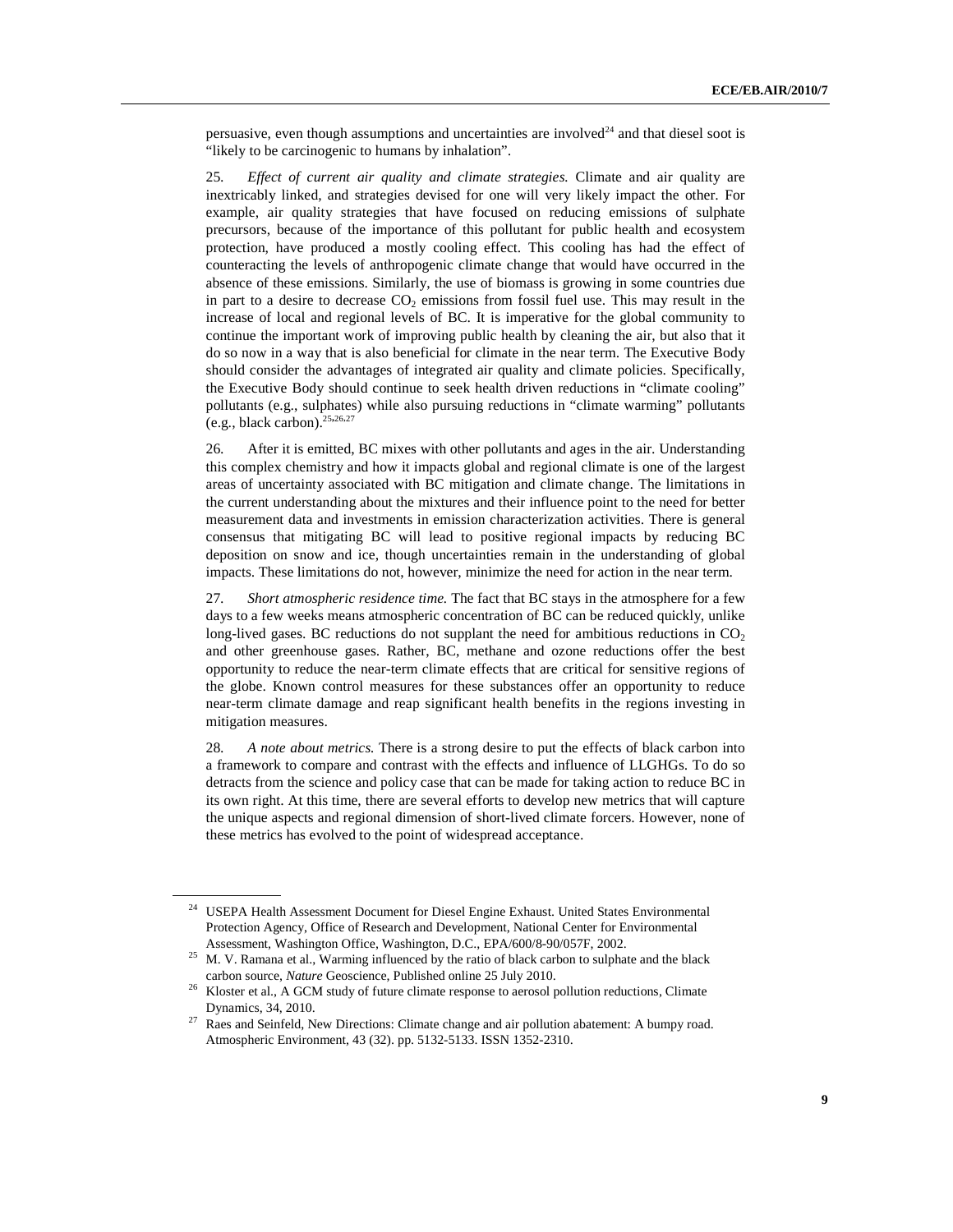29. *Role of the Gothenburg Protocol.* There are clear environmental benefits to reducing emissions of BC. Reductions will benefit the Arctic and alpine regions, benefit public health, and are likely to be a no-regrets strategy for reducing global radiative forcing. Given the Convention's stature and success in negotiating and achieving real emission reductions in air pollutants, the Executive Body should actively consider the options for action presented in this report.

30. *Summary of current activity.* Parties to the Convention and other external bodies are actively involved in assessing BC and its climate and public health impacts. There will be some overlap between all these efforts, but each may contribute more refined information on various aspects of the role of BC in climate change. At this time, however, it is not anticipated that the outcome of any of these assessments would fundamentally change the recommendations of this Expert Group.

## **III. Emission inventories**

31. Understanding the emissions of BC is needed for well-designed mitigation strategies capable of achieving both climate and public health benefits. Several global emission inventories are widely used and referenced, in addition to a number of national level data sets. These different inventories vary in both total amount of black and organic carbon emissions and the relative contributions of the emitting sectors. BC and OC inventories have an estimated uncertainty up to a factor of two (higher for open burning).<sup>28</sup> The disparity between existing inventories derives from large uncertainties in the magnitude of emissions, lack of information regarding the physical distribution of sources and gaps in knowledge regarding the emissions from specific source categories. Information is lacking for several potentially important sectors such as flaring, shipping and agriculture and forest burning. Not only is information lacking or deficient for BC, but also for the emissions of the co-emitted pollutants. Improving emission inventories will enable the Parties to both identify optimal control measures and identify sources that may be underreported or missing from known inventories.

32. For BC, as with other air pollutants, there is a challenge of identifying sources located far from where impacts are felt. At present, observation-based approaches alone cannot provide the information on source attribution and source-receptor relationships. While there is some confidence in source-receptor relationships within Europe, less is known about intercontinental transport and deposition patterns. Sampling of Arctic snow and ice combined with modelling studies indicate significant amounts of BC are anthropogenic; however, at this time, particles in receptor regions cannot be unequivocally attributed to specific sources or source regions.<sup>29</sup> The Executive Body should support the efforts under way to improve the quality of emission inventories, the performance of transport models and the coverage and resolution of observations.

### **IV. Black carbon reductions achieved under current legislation**

33. Because BC is a constituent of primary PM, BC reductions in most of the UNECE region to date have occurred as a result of PM controls. Data collected across Europe

<sup>&</sup>lt;sup>28</sup> Bond, T. C., Streets, D. G., Yarber, K. F., Nelson, S. M., Woo, J.-H. and Klimont, Z., 2004, A technology-based global inventory of black and organic carbon emissions from combustion J. Geophys. Res. 109 D14203.

<sup>&</sup>lt;sup>29</sup> Draft 2010 Assessment report on the Hemispheric Transport of Air Pollution, Part A 06/07/2010 2-31.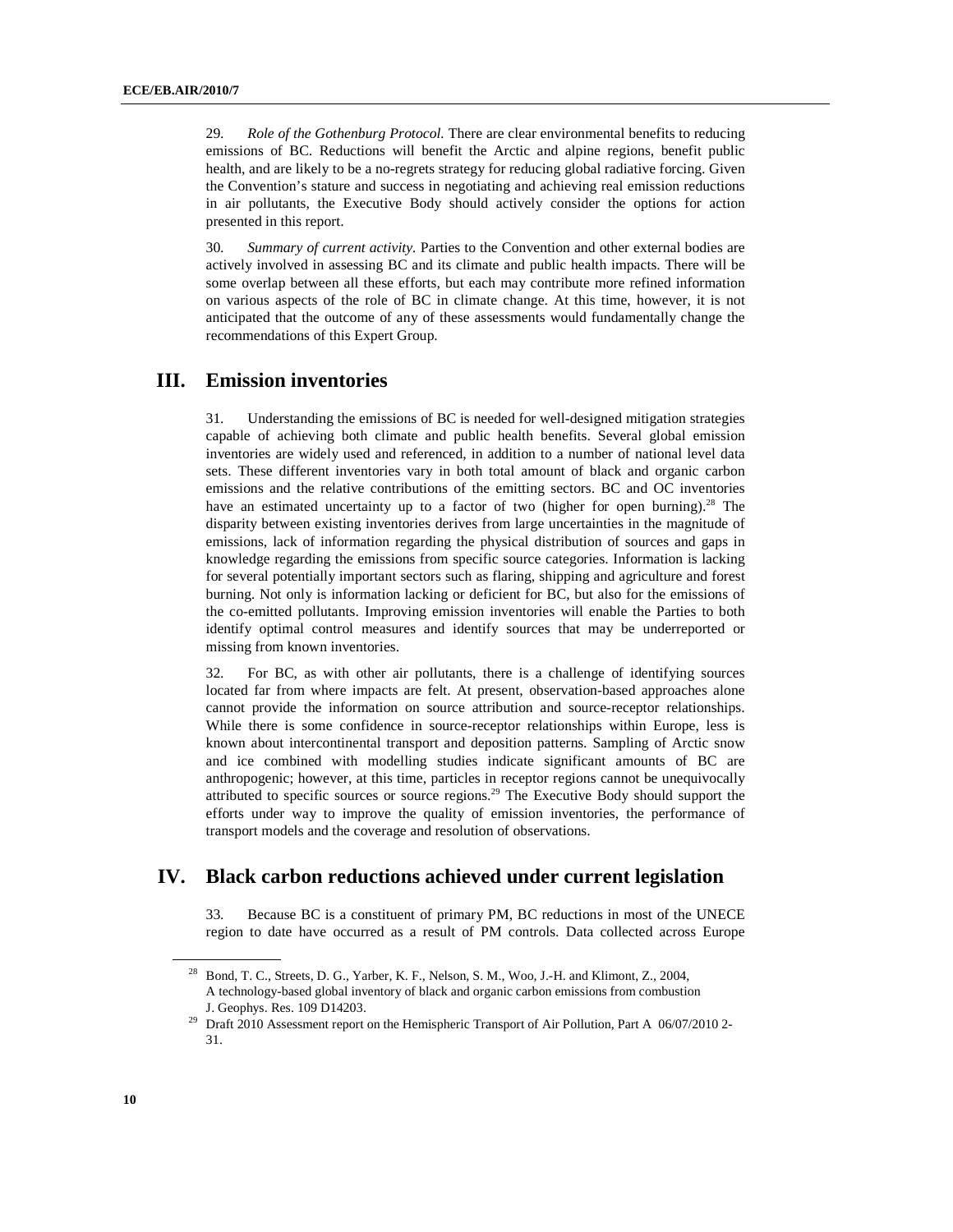suggest a large portion of anthropogenic  $PM$  — up to 50 per cent — is formed from emissions of the secondary particulate precursors (sulphur dioxide  $(SO<sub>2</sub>)$ , nitrogen oxide (NOx), ammonia (NH<sub>3</sub>) and non-methane volatile organic compounds (NMVOCs).<sup>30</sup> While the reductions of the secondary particulate precursors have resulted in significant positive impacts on public health and ecosystem protection, the net climate benefits of these reductions are less certain, and may in fact be warming due to reduced cooling resulting from lower concentrations of the secondary precursors.<sup>31</sup>

34. The reductions in total emissions of PM between 1990 and 2007 have been mainly due to the control technologies applied to energy, road transport and industry sectors, as well as non-technical measures, such as fuel switching in industrial and domestic sectors. Emissions are expected to decrease in the future as vehicle emission control technologies are further improved and stationary combustion emissions are controlled through abatement or use of low sulphur fuels such as natural gas. Despite this, it is expected that within many urban areas across the EU, concentrations will still be well above the EU limit values for  $PM_{10}$ . Substantial further reductions in emissions will therefore be needed if the air quality limit value set in EU Directive 2008/50/EC on ambient air quality and cleaner air for Europe is to be reached.<sup>32</sup>

35. Total BC and OC emissions of 2005 in the UNECE region are estimated at 1.0 and 1.4 Tg, respectively. The majority of BC emissions in 2005 originated from the residential (30 per cent) and transport sectors (50 per cent). There are, however, important regional and sectoral variations. As reductions occur as a result of current legislation, the relative importance of other source categories may become important. For example, significant reductions are expected in the on-road transport sector, which may increase the relative contribution of the residential, industrial and non-road sectors in the longer term.

36. Although there is no specific legislation targeting carbonaceous aerosols, existing and proposed PM and  $SO_2$  regulations are expected to bring significant reductions of BC and primary OC.

(a) While residential combustion is and remains in the future a key BC emitting sector, emissions from the transport sector (especially on-road) are expected to decline by about 70 per cent by 2020 provided current policies (Diesel Particulate Filter (DPF) technology) bring expected reductions;

(b) Current legislation is expected to have less of an impact on emissions from stationary diesel engines and non-road mobile machinery (including the marine sector), which will increase these sectors' relative importance for future mitigation efforts;

(c) On-road measurement studies of vehicle emissions conducted in some countries show that a small fraction of the vehicle fleet is responsible for a large share of emissions. These vehicles are referred to as high emitters or super emitters.<sup>33</sup> A preliminary estimate with the greenhouse gas and air pollution interactions and synergies (GAINS) model indicates that high emitting vehicles could increase the transport of BC emissions in

 $30$  Putaud et al. A European aerosol phenomenology  $-3$ : Physical and chemical characteristics of particulate matter from 60 rural, urban, and kerbside sites across Europe, Atmospheric Environment, Vol. 44, Issue 10, March 2010, pages 1308-1320.

<sup>31</sup> Raes and Seinfeld, New Directions: Climate change and air pollution abatement: A bumpy road. Atmospheric Environment, 43 (32). pp. 5132-5133.

<sup>&</sup>lt;sup>32</sup> Emissions of primary particles and secondary particulate matter precursors (version 2) — Assessment published Jan 2010 — http://www.eea.europa.eu/data-and-maps/indicators/emissions-of-primaryparticles-and-1/emissions-of-primary-particles-and-1.

<sup>&</sup>lt;sup>33</sup> Ban-Weiss et al. 2009. Measurement of Black Carbon and Particle Number Emission Factors from Individual Heavy-Duty Trucks. Environ. Sci. Technol. 43, 1419-1424.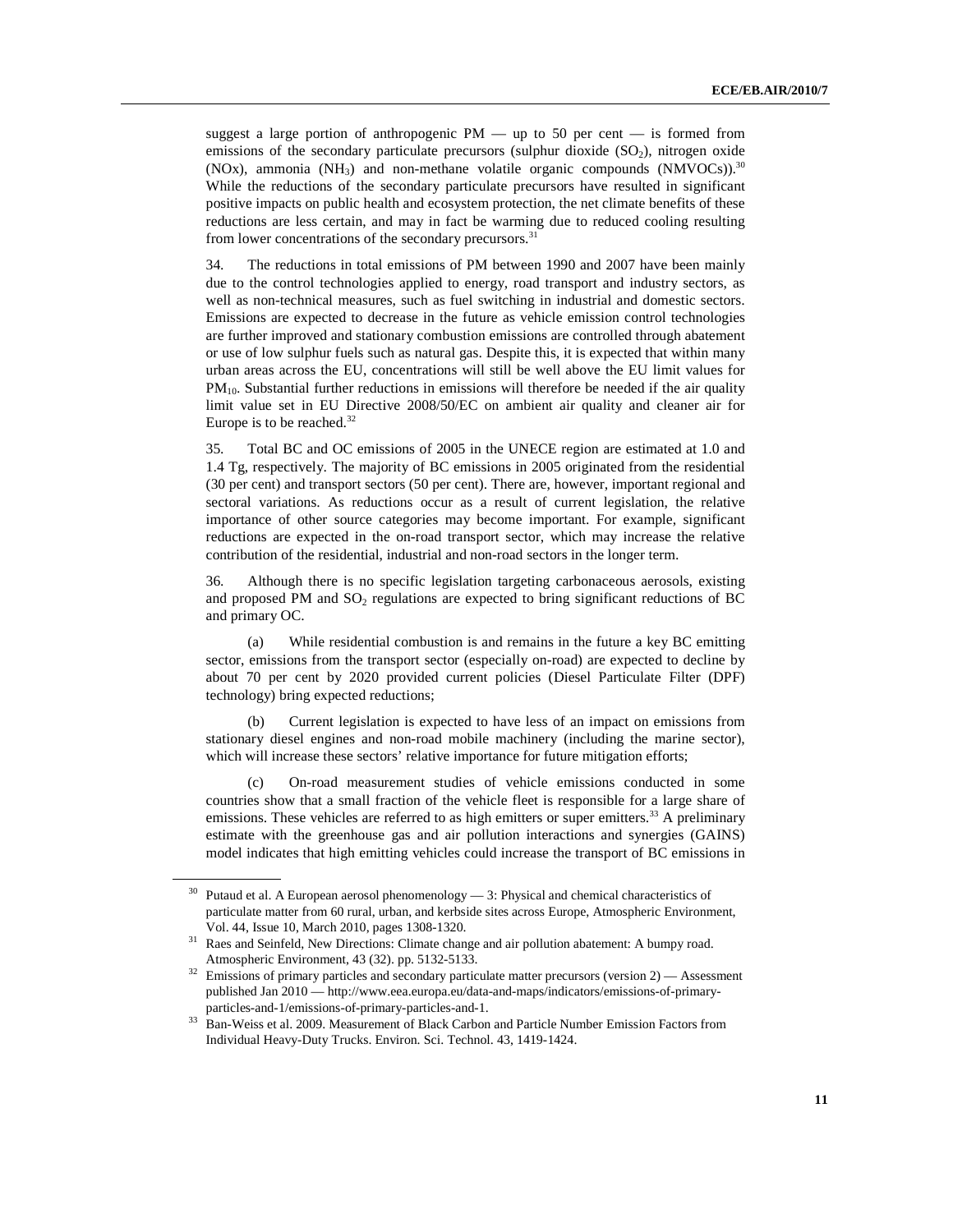the UNECE region by about 10 and 15 percent in 2005 and 2030, respectively, even with current legislation;

(d) Non-road mobile machinery may offer some potential for future mitigation. The United States has adopted a comprehensive national programme to reduce emissions from future non-road diesel engines by integrating engine and fuel controls as a system to gain the greatest emission reductions. Because these reductions apply to newly built engines and controls are not required for the existing fleet, these engines are expected to be a continuing source of BC emissions.

37. Because estimates of future emission reductions rely on the assumption of successful full implementation of current legislation, and the economic downturn and other factors may influence the applicability of this assumption, there remains a need to test the validity of the assumptions used.

### **V. Potential additional reductions**

38. Specific PM control measures already under discussion for potential inclusion in a revised Annex VII (Particulate Matter) to the Gothenburg Protocol may or may not result in significant BC reductions. More testing needs to be conducted to determine the exact efficiency of control measures and technology for BC removal. For example, in general fabric filters and electrostatic precipitators will reduce BC, while cyclones and scrubbers will not reduce BC to any significant degree, but can reduce the larger particle species.

39. Because of the public health benefits of reducing BC, as well as the location of the countries across the Convention regions in relation to the Arctic, the Executive Body should consider taking additional (BC-specific) measures to reduce BC. Impacts on the Arctic and alpine areas will vary by country, but all countries will benefit from local emission reductions of BC and other co-emitted pollutants. All countries will benefit from improving public health and preventing the melting of the Arctic ice cap.

40. Similarly, the Executive Body should consider not only specific new measures, but assess whether the existing measures are being implemented with an adequate fidelity and speed needed to avoid the most catastrophic results, for example sea ice and ice sheet melt. It is important for the Executive Body to consider whether the reductions projected under this analysis will happen at an appropriately rapid rate to mitigate the impacts of BC on sensitive regions such as the Arctic. More analysis is needed to determine the rate and rigour of implementation of current legislation, particularly for heavy duty transport and non-road vehicles, and the impact of these reductions on sensitive regions. The Executive Body should consider careful monitoring of existing legislation and strengthening policies in this area.

41. If the decision is taken to consider additional measures to ensure needed reductions in BC as part of a broader PM strategy under the Gothenburg protocol, current analysis shows there are potential emission reductions available across a range of source categories. The cost and feasibility of these measures will vary across regions and countries. There is limited analysis currently available that can provide definitive estimates of the precise climate benefits, though they are thought to be positive. Health impacts are better understood and estimates do exist for the health benefits of PM reductions, especially those in urban areas where exposures (and therefore benefits of reductions) are concentrated. As stated earlier in this report, any control measure considered should be assessed in an integrated way for its overall climate and public health impact, including the full range of co-emitted pollutants.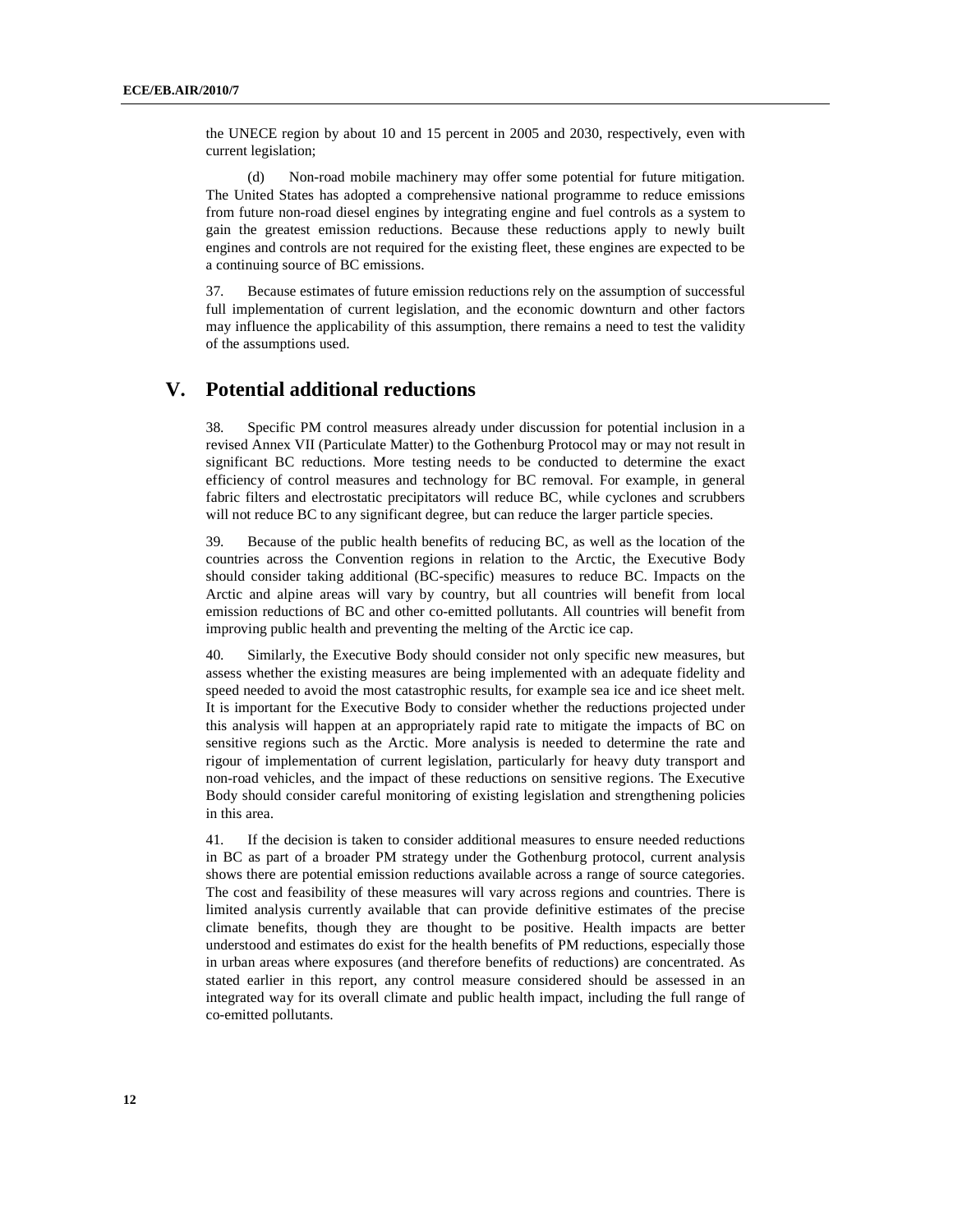42. *Potential mitigation measures*. Overall, BC emissions in the UNECE region are expected to decline between 2000 and 2020 by about one third, primarily as a result of ongoing implementation of current emission control legislation in the transport sector. The International Institute for Applied Systems Analysis (IIASA) estimates suggest that additional measures are available to reduce BC emission by another 40 per cent by 2020. These measures are discussed in the paragraphs below.

43. *Residential combustion.* By 2020, small-scale residential heating will become the dominating source of BC emissions in most countries and cause about half of total emissions. This trend could be even stronger if additional biomass combustion is promoted as a climate policy measure. Thus, effective reduction strategies must address residential combustion as a priority, with an estimated nearly 50 per cent of the remaining mitigation potential in the UNECE region resting in this sector. Implementation will require a combination of technical and non-technical measures. Appropriate technology exists and is available on most markets. However, it is essential to explore implementation barriers and the practical feasibility of implementing specific measures within a given time horizon.

44. Emissions from new residential combustion stoves and boilers could be reduced through product standards and emission limit values that reflect state-of-the-art combustion technology. For example, modern pellet stoves and boilers could significantly reduce BC emissions from biomass combustion. Emissions from existing residential combustion installations can be reduced through retrofit programmes and improved operation practices, for which public information and awareness programmes will be necessary. Dedicated programmes could provide incentives to replace the oldest boilers and stoves by modern installations and stimulate the exchange or retrofit of old appliances.

45. For effective implementation of all these measures, international harmonization of measurement methods and certification tests that account for fuel savings will be necessary.

46. *Non-road machinery.* As off-road machinery has a long lifetime and often poor maintenance, this sector offers the second largest reduction potential for BC emissions in the UNECE region. While current legislation should lead to lower emissions in this sector, compliance will be critical. Emissions could be further reduced through accelerated introduction of particle traps (DPF) for new machinery and retrofitting of existing machinery with DPFs. This could be implemented by mandating that all non-road diesel engines comply with emission standards similar to heavy duty vehicles, i.e., the upcoming Euro VI standard. Eliminating high emitting vehicles and enforcing Euro-VI standards (where applicable) accounts for nearly 20 per cent of the total reduction potential in the region.

47. *Road transport.* Current legislation is expected to achieve significant reductions of BC emissions in the next decade in the road transport sector, though it is essential to assure the effectiveness of this policy, e.g., through regular (annual) emission testing programmes in all UNECE countries. Additional reductions include elimination of high emitting vehicles (super emitters) and accelerated introduction of particle traps (DPF) for light duty and heavy duty vehicles, as well as retrofitting of existing vehicles. Overall, in 2020 these measures account for less than 10 per cent of the total mitigation potential in the UNECE region.

48. *Open burning*. Although open burning of agricultural residues is already banned in several UNECE countries, the enforcement efficiency is largely unknown and remote sensing data shows that burning continues across large areas. Activity and emissions data are more uncertain than for other sectors. It is estimated that an effective ban on open burning could account for about 10 per cent of the total reduction potential for BC emissions. Additionally, agricultural fires often cause forest fires, which are in turn another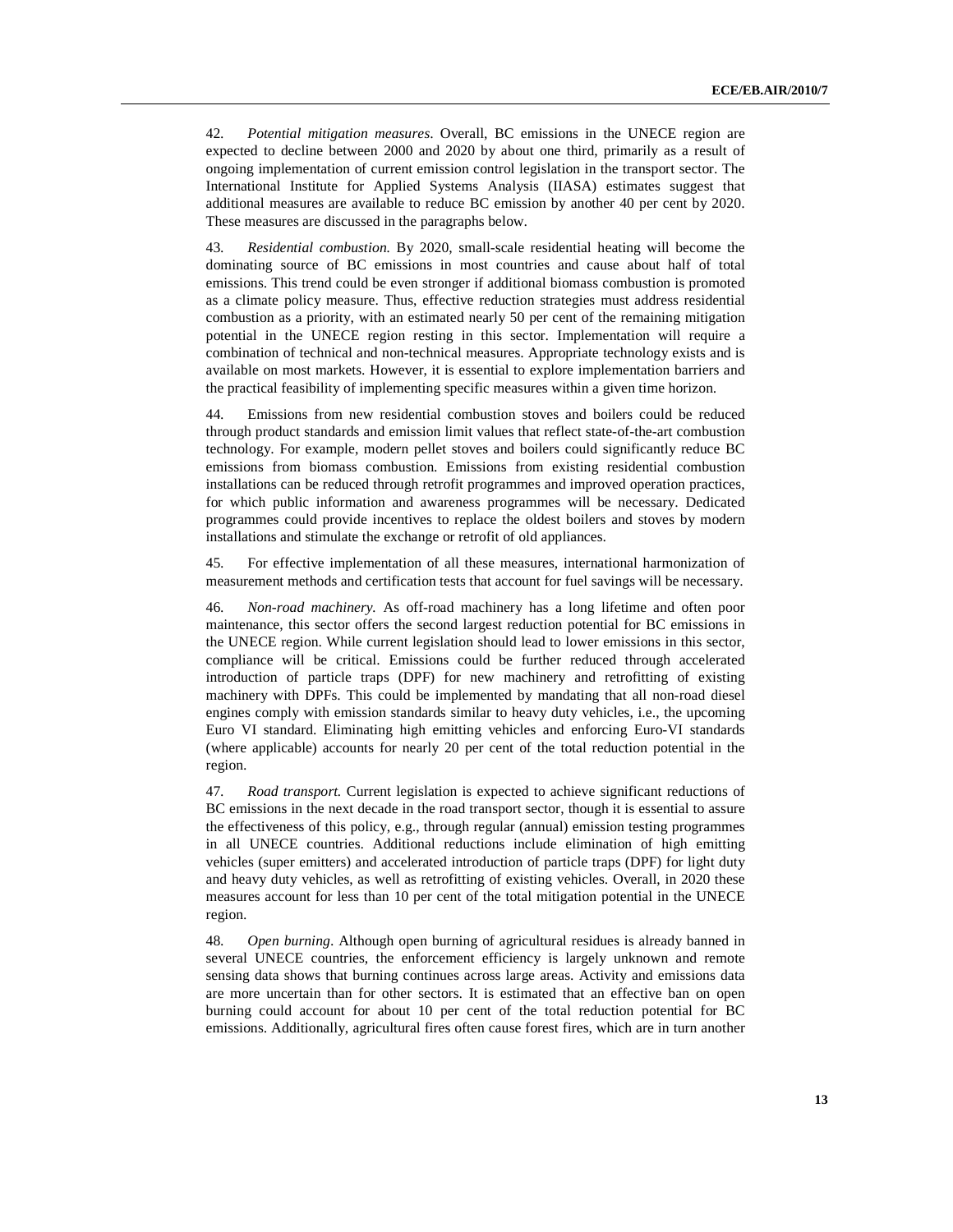important source of emissions. However, there are significant implementation barriers in some countries (e.g., jurisdictional issues in North America).

49. *Shipping.* To encourage the use of best available techniques and accelerate the introduction of cleaner fuels and ships, IMO regulations could be complemented by strict national or regional emission standards and/or by economic instruments, such as emission charges. Additional mitigation may be achieved from sources associated with port activities, for example port electrification.

50. *Industry and power generation.* In relation to other sources, there is only a relatively small potential for further reduction of BC emissions in the industry and power generation sector, with estimates that measures in these sector account for less than 5 per cent of the total potential in the UNECE region. The most important source in this sector are small  $(<50$  MW<sub>th</sub>) poorly operated old plants, such as those employing small boilers, using coal, oil and biomass.

51. *Flaring.* Although anecdotal evidence suggests gas flares can be a significant source of pollution, the overall magnitude of BC emissions is very uncertain. More effective methods to quantify BC emissions are currently being developed through a Canadian research effort. Additionally, flare improvements programmes are under way (e.g., reducing venting and flaring) in a few countries (e.g., Canada and Norway), but their impact on BC release is unknown. Resources should be made available to better understand activity data and actual BC emissions from this source.

52. *Waste (garbage) burning.* Although open garbage burning has been banned in most countries, the effectiveness is a subject of concern and this source might be locally representing a measurable contribution to BC emissions. Emissions could be reduced by assuring enforcement of this law or introducing such legislation if it is missing.

### **VI. Options for potential revisions to the Gothenburg Protocol**

53. The Expert Group recommends the Executive Body consider options to mitigate BC as a component of PM when making revisions to the 1999 Gothenburg Protocol. A range of options are outlined below.

54. *Monitoring and reporting.* One of the greatest challenges in the overall effort to understand and effectively mitigate the impacts of BC (and other carbonaceous aerosols) is lack of emission and measurement data. At this time, no country has a comprehensive programme to measure and report BC emissions. Given the uncertainties of the inventories, inconsistencies in measurements and the lack of country- and source-specific measurements needed to understand the mixtures being emitted, the Executive Body should consider instituting monitoring and reporting requirements for emissions and air quality specific to BC. This could include specifically listing the constituents of PM, as in EU air quality Directive 2008/50/EC, when including the pollutant in the Protocol language.

55. The Executive Body should also consider tasking specific existing expert groups to recommend the most constructive path forward for gathering and sharing data in the following areas. This may include collaboration with groups working on BC, OC and other co-emitted pollutants outside the auspices of the Convention. The list below offers examples and is not intended to be an exhaustive listing of all possible action, nor should the order presented be interpreted as establishing any priority.

(a) Source measurement and emission factor development: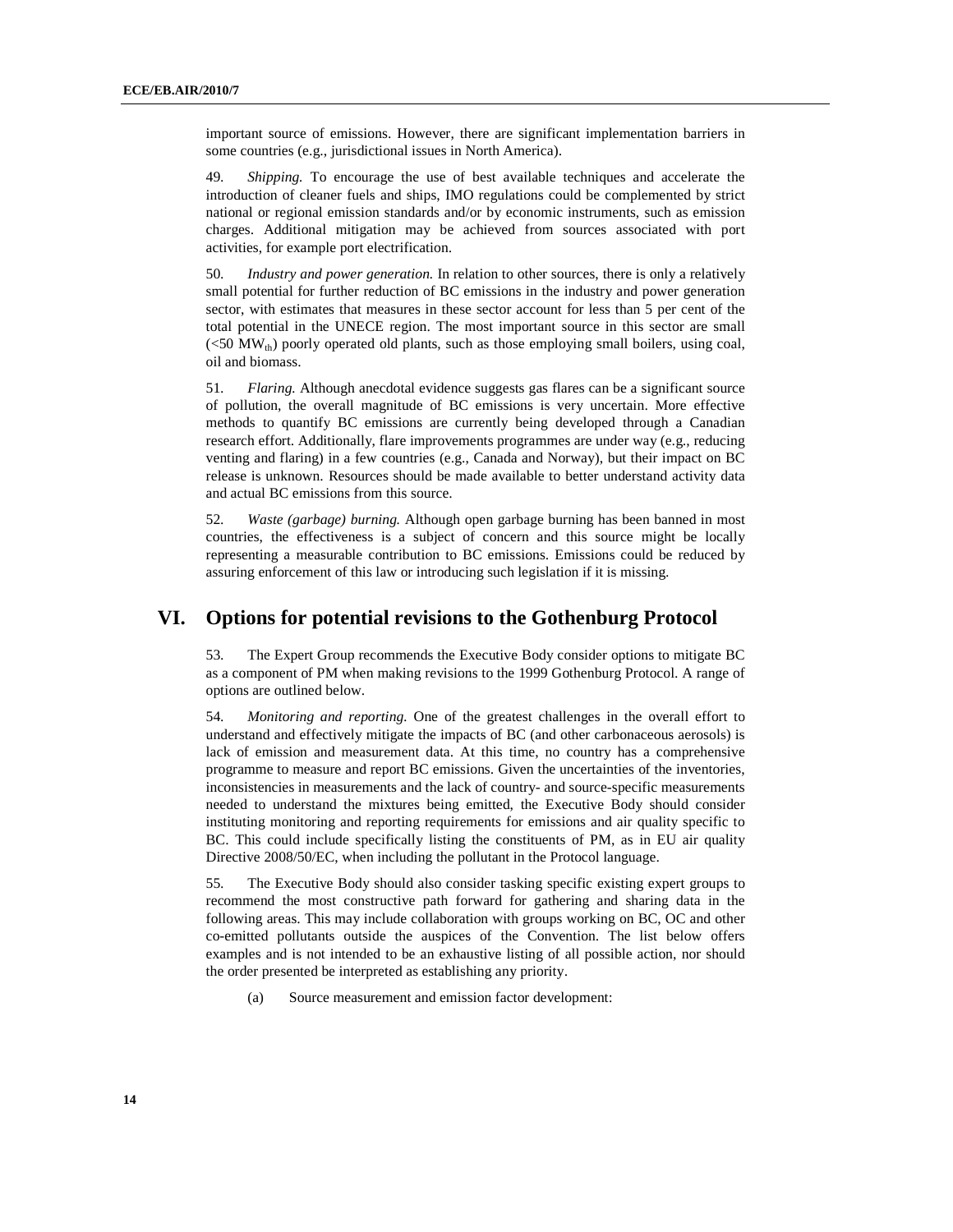(i) Characterize and define various carbonaceous aerosol properties (mass, number, size distribution, absorption and scattering coefficients, indices of refraction);

(ii) Identify and characterize missing sources;

(iii) Compile and evaluate all available emissions and activity factors, with guidelines on when they are appropriate to use;

(iv) Identify a central location where emissions test data would be collected, quality assured, and disseminated and establish mechanisms for continuous improvement of emission factors for specific and currently relevant sources;

(b) Emission inventories:

(i) In addition to the obligation to establish inventories for other listed pollutants, add the obligation for each Party to establish a BC/OC emission inventory and a procedure for its regular updating and validation;

(ii) The Task Force on Emission Inventories and Projections should give priority to more work on guidelines for BC inventories with a focus on BC/OC reductions achievable from existing PM control measures/techniques;

(iii) Validate BC inventories against ambient concentrations with an appropriate regular measurement programme;

- (iv) Reconcile bottom-up and top-down regional and national inventories;
- (v) Evaluate sources and consequences of uncertainties in emissions inventories.
- (c) Ambient monitoring and measurement:

(i) The Executive Body should consider the swiftest possible implementation of the EMEP monitoring strategy for 2010–2019;

(d) Exchange of information and technology:

(i) Add BC (and other carbonaceous aerosols) to the list of pollutants under article 4 of the Gothenburg Protocol;

(e) Control options:

(i) The Expert Group on Techno-economic Issues is developing a new chapter for the technical annex VII to the Gothenburg Protocol on emissions of PM from combustion installation < 50 MW, including domestic appliances burning wood. This chapter will consider BC;

(ii) The Executive Body may consider tasking the Expert Group on Technoeconomic Issues to assess the impacts of other annex technologies (e.g, for total suspended particulates (TSP) and dust) on BC as well as identify for the draft technical annex on dust those emission limit values that would also result in a reduction of BC;

(f) Cost effectiveness:

(i) The Executive Body should request the Task Force on Integrated Assessment Modelling to assess the cost effectiveness of mitigation options.

56. The Executive Body should support the initiative by EMEP to define BC or, more accurately, operationally define each component of PM that is important from a climate perspective. This means reaching agreement on how the Parties will define, measure and use different terminology regarding light absorbing (and scattering) carbonaceous aerosols. This could be then included in the definition article of the Protocol.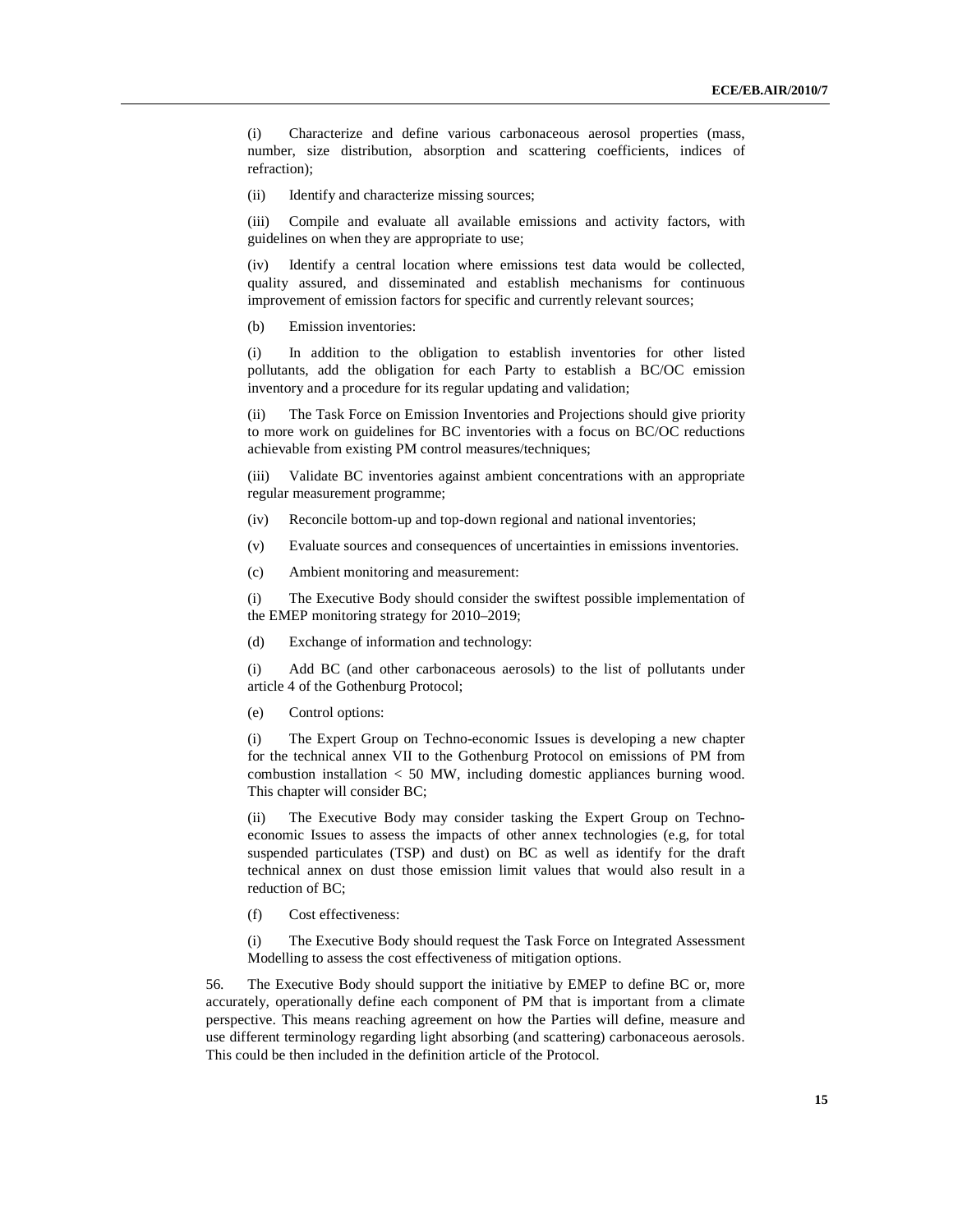57. *Preambular language.* A revised Gothenburg Protocol could include language setting out the rationale behind BC reduction so as to highlight the urgency of achieving such reductions. Similar to the rationale in this report, the preamble might mention impacts on the Arctic and other climate effects, public health co-benefits, and ongoing work in other forums.

58. *Environmental objective*. The Executive Body should consider whether to include an objective that gives overall priority to measures that achieve, or are explicitly linked, to climate outcomes or targets. A revised Gothenburg Protocol could establish an environmental objective for BC that could be used to measure progress and for integrated assessment modelling. Options could include either qualitative or quantitative objectives or both. Examples of qualitative objectives are: slow the melting of sea ice in the Arctic; or contribute to slowing the enhanced warming of the Arctic. Examples of quantitative objectives are: reduce the radiative forcing due to BC in the Arctic by a total or percentage reduction in  $Wm<sup>2</sup>$  by a certain date; or reduce by a certain per cent the amount of deposited BC on snow. Other examples could include impacts on near-term radiative forcing and other appropriate near-term climate metrics.

59. *Country-specific goals*. The ability to establish country-specific goals will depend on how accurately sources of BC emissions can be identified and, ideally, source-receptor relationships established. The country-specific goals outlined below may be for consideration in the medium- rather than near-term, given scientific uncertainties and information gaps.

(a) Emission ceilings are one option for individual countries. Given the variability in priority sectors by country, emission ceilings could be established based on the reduction potential of each Party to the Convention. These may be developed for PM with a focus on sources known to be high emitters of BC. The Executive Body could charge the Expert Group or other Convention body to determine whether existing emission ceilings and implementation timelines are adequate to achieve the stated environmental objectives;

(b) Provisional, indicative ceilings could be established if the Executive Body determines that the inventories and modelling are not yet capable of being used to establish definitive emission ceilings;

(c) Technical annexes are another approach to commitments developed and adopted under the Gothenburg Protocol. Some are mandatory, while others have a status closer to that of guidance documents. This option would require best available techniques (BATs; e.g., here, emission limit values) and best available practices (BAP) to be identified and developed for BC emissions;

(d) The Executive Body may wish to consider charging the Expert Group or other Convention body to develop in greater detail the potential options for using both mandatory and voluntary provisions in a revised Gothenburg Protocol. Mandatory provisions may be more appropriate for actions needed to fill critical information gaps, or for reductions from source categories for which more is known regarding impacts and control options. Voluntary provisions may be more appropriate for actions where less is known or where technologies may be still developing;

(e) The Executive Body may wish to consider charging the Expert Group, or some other Convention body to develop additional options for mechanisms by which Parties who do not ratify the revised Protocol might make verifiable and measurable progress toward the stated environmental objective.

60. *Source-category-specific emission limit values*. Alternatively, or to complement country-specific emission ceilings, the Executive Body could consider implementing emission limit values for those source categories known to emit high amounts of BC.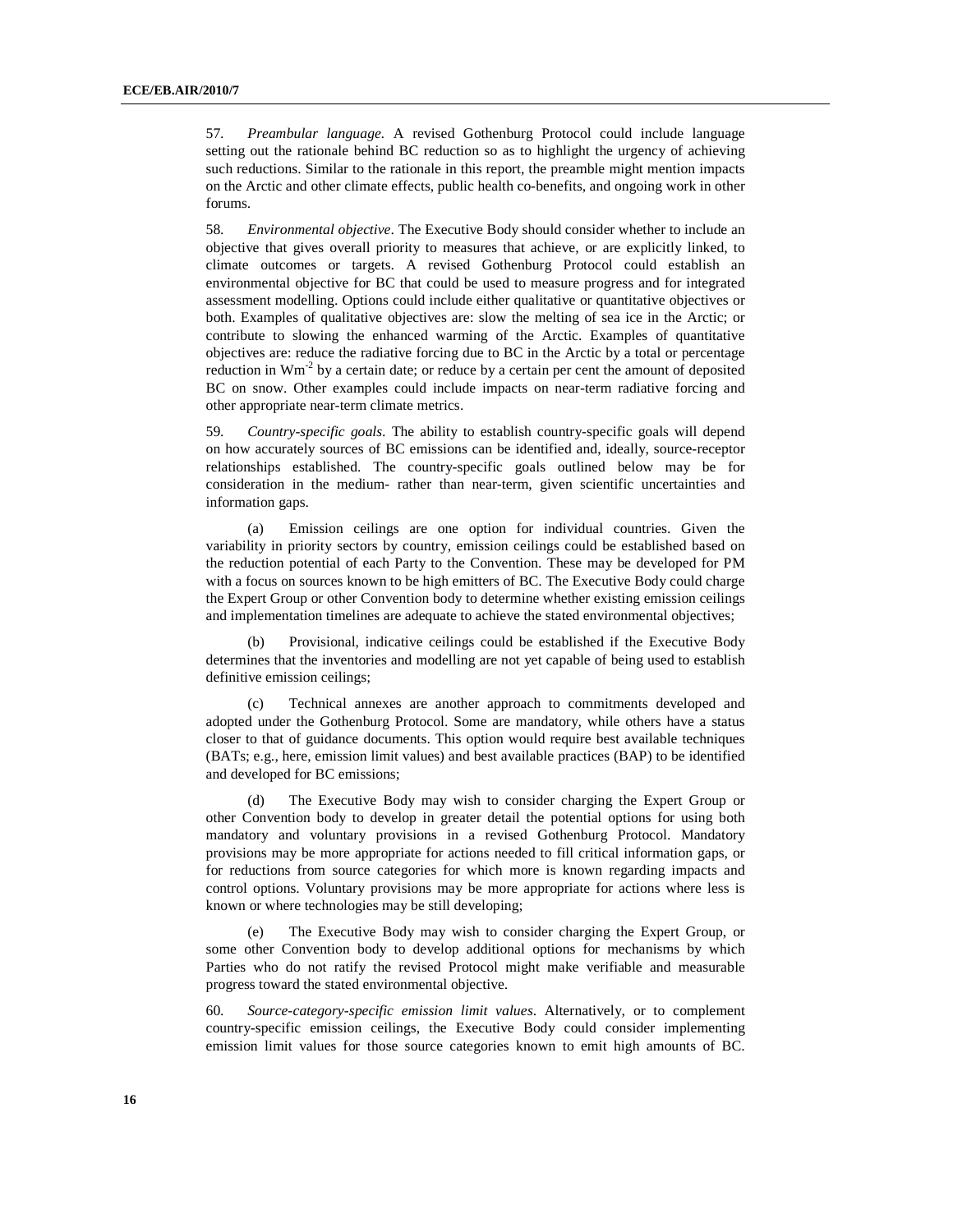Examples include a timeline for complete removal of super-emitting vehicles; replacement of older residential heating stoves with pellet stoves, emission limits for categories of road and non-road vehicles on an accelerated schedule; or emission limit values on industrial boilers for which known and cost-effective controls exist.

61. *Financial resources*. The efforts suggested to improve the availability of data on black carbon will require significant resources. The Executive Body may wish to consider how to ensure adequate resources are available to implement this work, including potential ways of cooperation to ensure implementation in all Parties.

62. *Review and amendment provisions.* The scientific knowledge of BC continues to evolve very quickly. At least four major international assessments or reports are under way that will further shed light on the climate and public health impacts associated with BC and other short-lived climate forcers. In addition to the work identified above, for example, ongoing analysis from the International Polar Year will most likely produce a number of important scientific results pertinent to the impacts and control of emissions of BC. To take advantage of this work, the Gothenburg Protocol could include mechanisms for revising the protocol to rapidly take action as a result of further scientific synthesis.

63. As individual countries take action unilaterally or under the Convention, further analysis is needed to ensure these actions are having the intended impact. Provisions could be included to facilitate fast-track amendments to the Protocol to make timely adjustments based on scientific and policy advances.

64. *Non-binding goals.* The Executive Body should consider whether to make a statement outlining even more ambitious non-binding environmental objectives. Examples include potential actions outside the Convention region, or an encouragement to the Parties to swiftly and effectively begin implementation of BC emission reductions to a greater extent than might be agreed by Parties to the revised Protocol. Such a statement could include interested Parties or entities, such as nations that are members or observers of the Arctic Council. The Executive Body could also encourage existing task forces and expert groups to do additional outreach to non-UNECE countries and to be inclusive of BC-related research and mitigation activities.

65. While the Executive Body should prioritize work to ensure development within the Convention region, the Executive Body could also encourage actions outside the UNECE region that may include:

(a) Capacity development for BC emissions monitoring and reporting;

(b) Support for development of institutions and infrastructure for monitoring and reporting;

(c) Transfer of BC reduction technology for key emission source sectors.

66. The Executive Body could consider entering into memoranda of understanding with non-UNECE States that are significant sources of BC emissions transported to the UNECE region and key sensitive regions, such as the Arctic, focusing on sources identified as a priority for BC reduction in the amended Protocol.

67. The Executive Body could consider developing mechanisms such that certain obligations — e.g., cooperation for developing BC monitoring and reporting capacity, building institutions and infrastructure — would be binding upon select non-UNECE States that make an explicit declaration to this end. Alternatively, such a provision could be included into the Gothenburg Protocol.

68. The Executive Body may also wish to consider exchange and capacity development on BC monitoring, reporting and technology transfer with interested nations, such as those